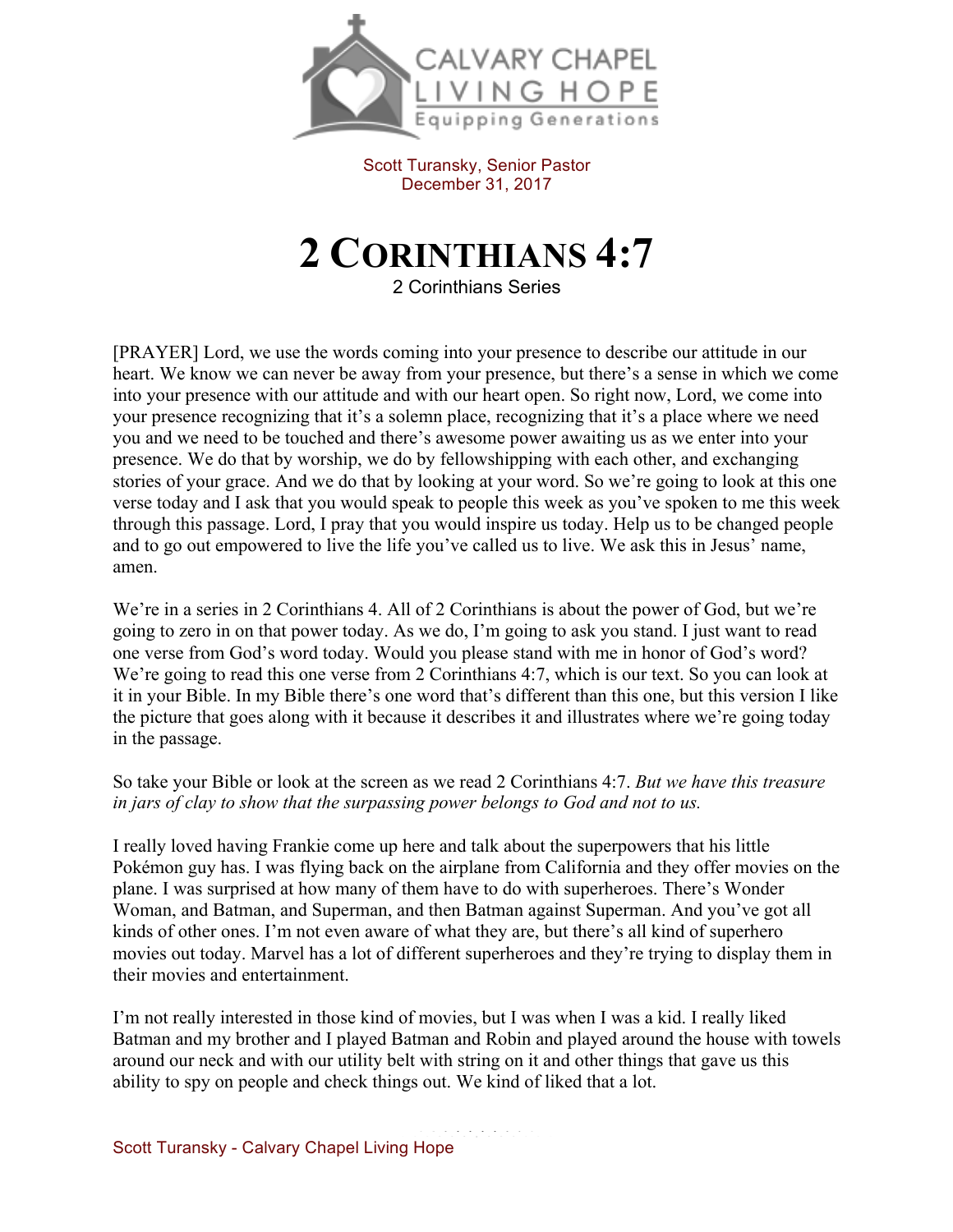So I realized in the midst of all of this as I was thinking about it this week, there's something inside of every one of us that loves heroes, that loves the superpower idea. Now maybe you're not into the adventure movies or the action thrillers like the ones that are out today, but still we like the superhero movies or maybe a romance where someone, either the guy or the gal, does something out of the ordinary in order to either woo the other person or just in life it starts to happen in the midst of that. Or a drama movie where there's a hero who goes beyond what's expected to do something that brings about life change in other people.

Heroes. There's something about heroes that's very attractive to us. I was just meditating on that this week as I was looking at this passage we're going to look at today because in the passage it's talking about superpowers. That's really what it's talking about if we look at the verse itself.

Some people make life really look easy, right? You look at some people and go, "Man. They've got it so good. I wish I could be like them. My life is so complicated. I've got so many things going on."

It's like the mom who's got it all together. The dad says to his wife, "Look honey. I can take care of the kids. You go on the women's retreat at the church."

She says, "Are you sure?"

"Yeah. Yeah. You can go. I can take care of it." He's thinking to himself, "If she can do it, I can do it," kind of thing. So she's at the retreat and he sends her this picture and that's the picture of dad saying, "Ah! Help! I need help!"

Why? Because life is complicated. It's not as easy as we often make it out to be. Whether it's parenting or, marriage, or work, or personal lives, or finances, or whatever, life is a challenge. We all need superpowers in order to deal with life, I think. So when we come to this passage of scripture it comes very helpful.

I'm going to take us into the words. Mostly we go verse by verse in our teaching through a passage. Today we're just going to go verse and we're going to word by word because in this passage the words themselves are just so deep. I'm going to share with you some of the Greek words and what they mean. I want to take you into this passage because if you'll meditate on these words, it will change your life.

My goal today is that God would inspire you. You know what inspire means. It means to breathe life into. To breathe in. My goal is that God would inspire you to live beyond the ordinary now in your life. That you'd be able to take what you have and go beyond what you have to do something more with it. Because of the power of God. That's what this passage is all about. Let me take you into some of these words and show you what we're talking about. I'm going to take them one at a time here.

Let's take the word treasure. The Greek word there is the word *thesaureon* where we get our word thesaurus. A thesaurus is a book that every writer uses. Nowadays it's an electronic built into Microsoft Word, or you can google a word and get the meanings. But everyone who is a writer uses a thesaurus. The reason we do that is because we know the idea we want to share, but the right words might be missing. So we have an idea of the word, but we'll get a better word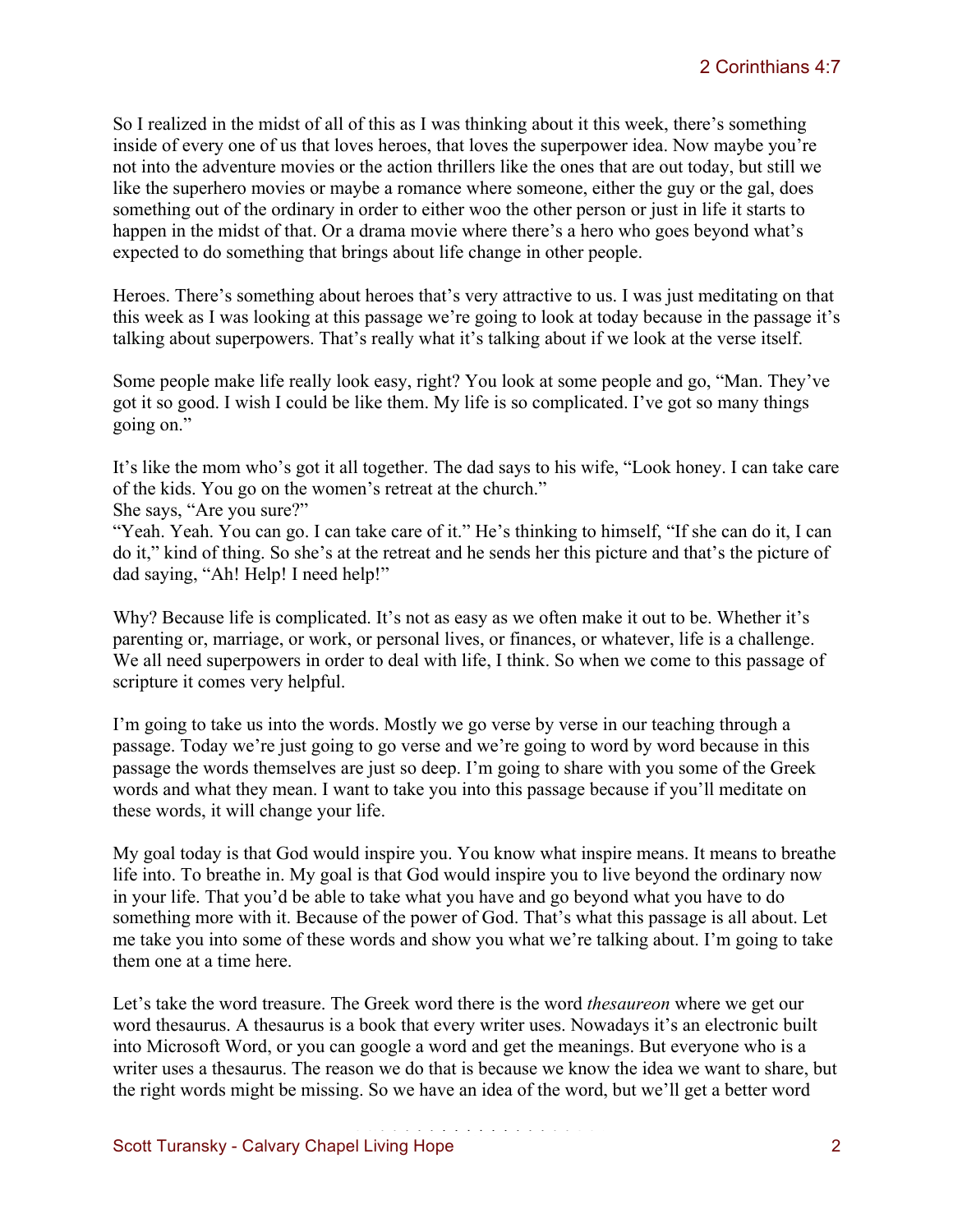that will communicate it in a more effective way, a more powerful way. So we look into the storehouse or the treasure of words there and pick out the ones we need for the moment. That's what a thesaurus does. It allows us to choose out of the treasure of words the best ones that we want for our communication.

Now you take that idea and put it into the passage and he's talking about there's a treasure. *This treasure*. The word *this* is referring back to the previous three verses. If you look in your passage you'll see them. He's talking about Jesus Christ being the light. We have this light within us and there's this power that comes with the light. It's this understanding of who Christ is that gives us something, and that is the treasure.

So it's this treasure, this blessing, this storehouse of blessings that we can draw upon when we need something in life. Just like in a thesaurus, we draw upon the word in order to communicate better. When we understand this treasure, we can dig into this storehouse in order to get the pieces we need to deal with life situations. Your book that you're writing is different than the book that I'm writing. But we can all go to the treasure storehouse and grab that treasure and take the pieces out of that that we need.

*Treasure* is an important word. The word *treasure* is used elsewhere in the scripture. The idea is that treasure can be connected to our heart. In fact when Jesus Christ came to earth He preached a sermon. We call it the Sermon on the Mount. In that sermon He communicates more about the kingdom and what the kingdom is. The message that He wanted the people to understand that it wasn't just about the law and obeying the law and Judaism, but there's this bigger message about the kingdom that Jesus wanted us to understand. So as He's communicating this He wants us to understand the treasure goes with heart.

So as He's sharing these words, He shares it this way in Matthew 6: *Do not store up for yourselves treasures on earth, where moths and vermin destroy, and where thieves break in and steal. But store up for yourselves treasures in heaven, where moths and vermin do not destroy, and where thieves do not break in and steal. For where your treasure is, there your heart will be also.* Why? Because that's where your desires are, that's where your values are. When your values are in the right place, then good things can happen.

So he's trying to reorient the compass of our lives in this passage. Jesus is saying be careful where you're orienting your life. Because if you're finding the treasure, the thesaurus of your life, in earthly things, then you're going to be disappointed. I have a new way of presenting life, Jesus says. You want to be thinking about the kingdom.

In the kingdom we invest differently. If you're just thinking about money, I think you're missing something here. Because yes, it may be talking about things in the first part of the passage here where it's talking about money and things that we have because we invest on those things here on earth. But how do you invest in things when we're talking about heaven? He says *store up for yourself treasures in heaven.* He's not talking about money there. He's talking about the things that we do, the things that we value, the things that are important to us. That's what we're going to invest in. When we invest in those things that God has designed for us, then we're building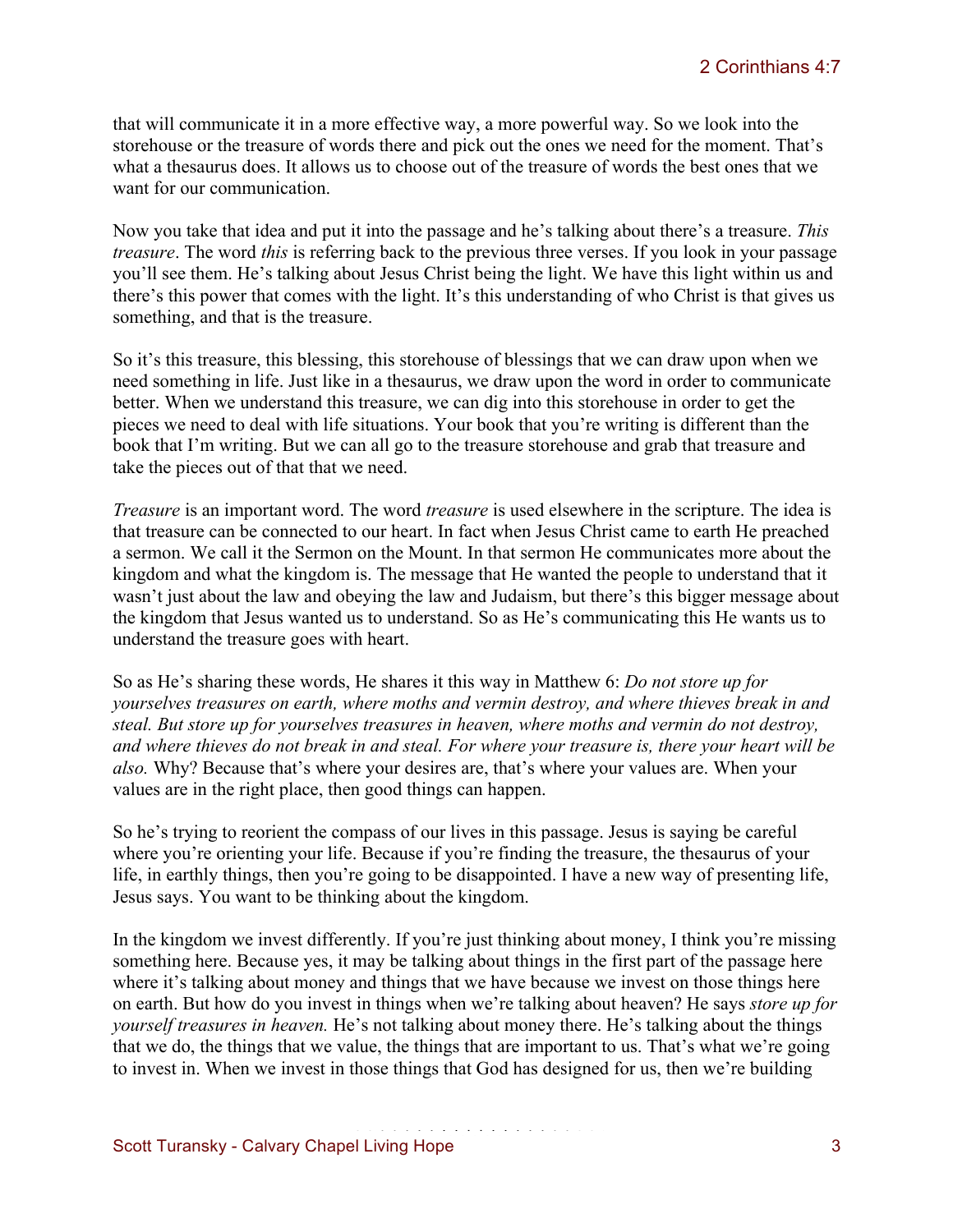this treasure in heaven. How are you going to do that? Well your heart needs to be set on those values and then you're drawing from the treasure.

In our passage in 2 Corinthians 4 there's this idea that there's this treasure we need to be aware of. When we understand this treasure, then it can help us a lot in our daily lives. So we go back to our passage. It says we have this treasure. When we talk about this treasure, the treasure is Christ. But if you're only thinking about Christ as the one born in Bethlehem, the one who was at the temple, the one who died on the cross for us, who rose from the dead, who's coming back again, all of that is great theology. But how does that help me live today? We have to look at Christ as this one who holds all things together. We have to recognize that Christ wants to be intimately involved in my life today. He wants to help me know how to live and what to do because He gives me this all-surpassing power in order to deal with that.

So there's this treasure. Get the treasure first. If you understand that treasure that God has provided through Jesus Christ and you recognize the power that's in a Christ-centered, Christfollowing life, then we can go on to the next part. We first have to know the value that we have in the treasure of Jesus Christ. When we have that then we can go on.

So let's take it to the next part of the verse where we talk about this idea of jars of clay. The word used for *jars of clay* is a common jar. He's not talking here about a fancy jar that you put in a palace. There are places in scripture that talk about how valuable we are, that we're created in the image of God, that we all have a spiritual gift, that God picked us out from the beginning, that He died for us, He loves us so much. All those talk about our value. Those are great passages and we need to understand the value that God has for us. But that's not what's taught today. In the passage today we're just clay jars.

That's really important to understand because when you understand you're just a clay jar then there's some humility that comes on us. Because we identify with that, don't we? We're just ordinary people doing ordinary things. But yet God wants to do extraordinary things in our lives. But He takes ordinary people, like you and me to do those extraordinary things. So we have the ordinary, common things.

Some would even call some of the ordinary things junk that needs to be thrown out. You know you're driving by the side of the road and you see junk on the side of the road thrown out and you go, "Wow. A lot of junk." Some people all they see is junk. There are other people who see that junk and they see it as a treasure.

I really admire John and Maria Snee for a lot of different reasons. Well let's focus not on John today. Let's focus on Maria because Maria finds junk and turns it into beautiful things. I asked if you'd bring a couple pieces with you. So today these are things that came from Maria. These are things she made from things that she found on the road.

This headboard she found on the side of the road or someone did. It was found on the side of the road, given to her, and she turns it into something that's in her house that's a beautiful decoration.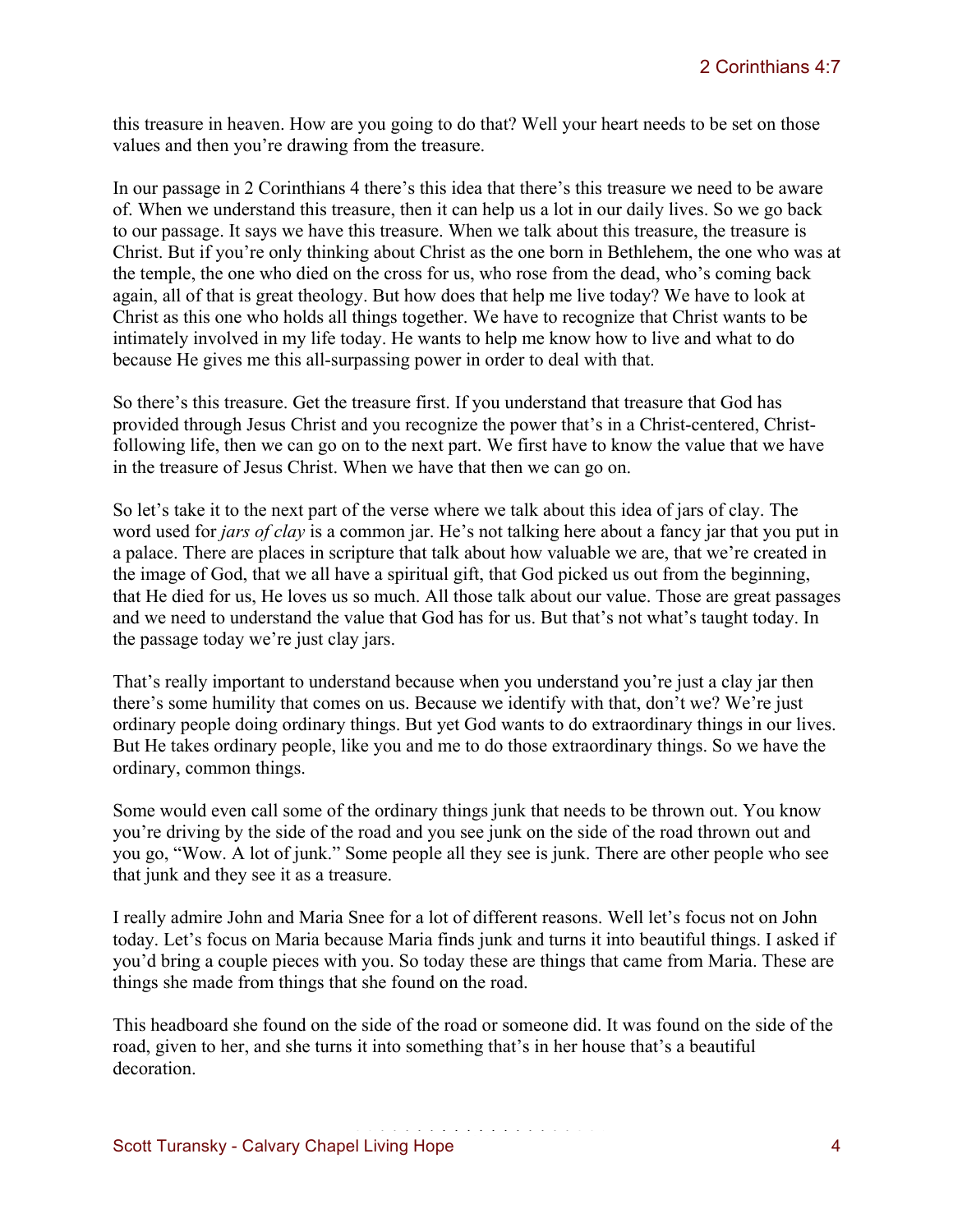This was a chest that was on the side of the road. She turned it into a coffee table. Her whole house is like this.

Somebody gave her a broken window. Most of us throw the broken windows out and they get smashed up by the trash truck. She gets this broken window and she has this in her house. They're all over the place. She loves taking broken windows and turning them into something special.

I think Maria is an example of God. God does the same things with us. He takes common things, things that we sometimes think, "Oh I'm just junk. I can't be used by God. God can't use me. I'm so broken. I'm so common. I've got so many problems. I'm overwhelmed with so many…" And God says, " No. I've got something special planned for you." And He turns the junk of our lives into something beautiful. Wow. I just love that picture.

So Paul's describing that idea here for us when he talks about jars of clay. We're the common jars of clay. We're not the fancy decorations. This gives us a recognition of humility, certainly, but also of compassion. There are a lot of people today who just feel like they're just common, and they are. They need something more. The beautiful thing is we have the something more that we can offer. There are people right around you that are common, ordinary people, but they need something from you; you have it and God has empowered you.

That's what Paul is saying in this passage. He's helping us understand this idea so that we can grasp it and pass it onto others. We have this treasure of Jesus Christ in these jars of clay, this commonness of who we are in order to show that surpassing power.

Now the word *surpassing*, or in my translation it says *all-surpassing*, is the word *hyperbole*. The word *hyperbole* is the Greek word. We get our English word 'hyperbole' from that.

Do you know what hyperbole is? You probably use them all the time. Hyperboles are things that accent our vocabulary to make our conversation interesting. When you say, "I have a ton of homework," the idea is I'm exaggerating. I don't really have a ton of homework. When you say, "I have a ton of homework," you're saying a hyperbole. It's an exaggeration of what's happening in order to make a point. A hyperbole. "I've told you a million times" is another hyperbole. "That joke is so old the last time I heard it I was sitting on a dinosaur." That's a hyperbole. Or the grandpa who's saying to his grandson, "When I was your age, I had to walk to school fifteen miles in the snow uphill both ways." That's a hyperbole. It's an exaggeration. When we add those exaggerations to our speech, it makes them more interesting. It makes them more flowery. It just is better.

Now what he's saying is let's take that idea and take it back into our passage and saying the allsurpassing. The hyperbole means to throw beyond. Hyperbole. To throw beyond. The idea is that it's all-surpassing. It's bigger than you can imagine.

The word *dunamis* is the word where we get dynamite from. That's the word *power*. So it's this all-surpassing power. Don't miss this. It's this all-surpassing power that changes the life of a person.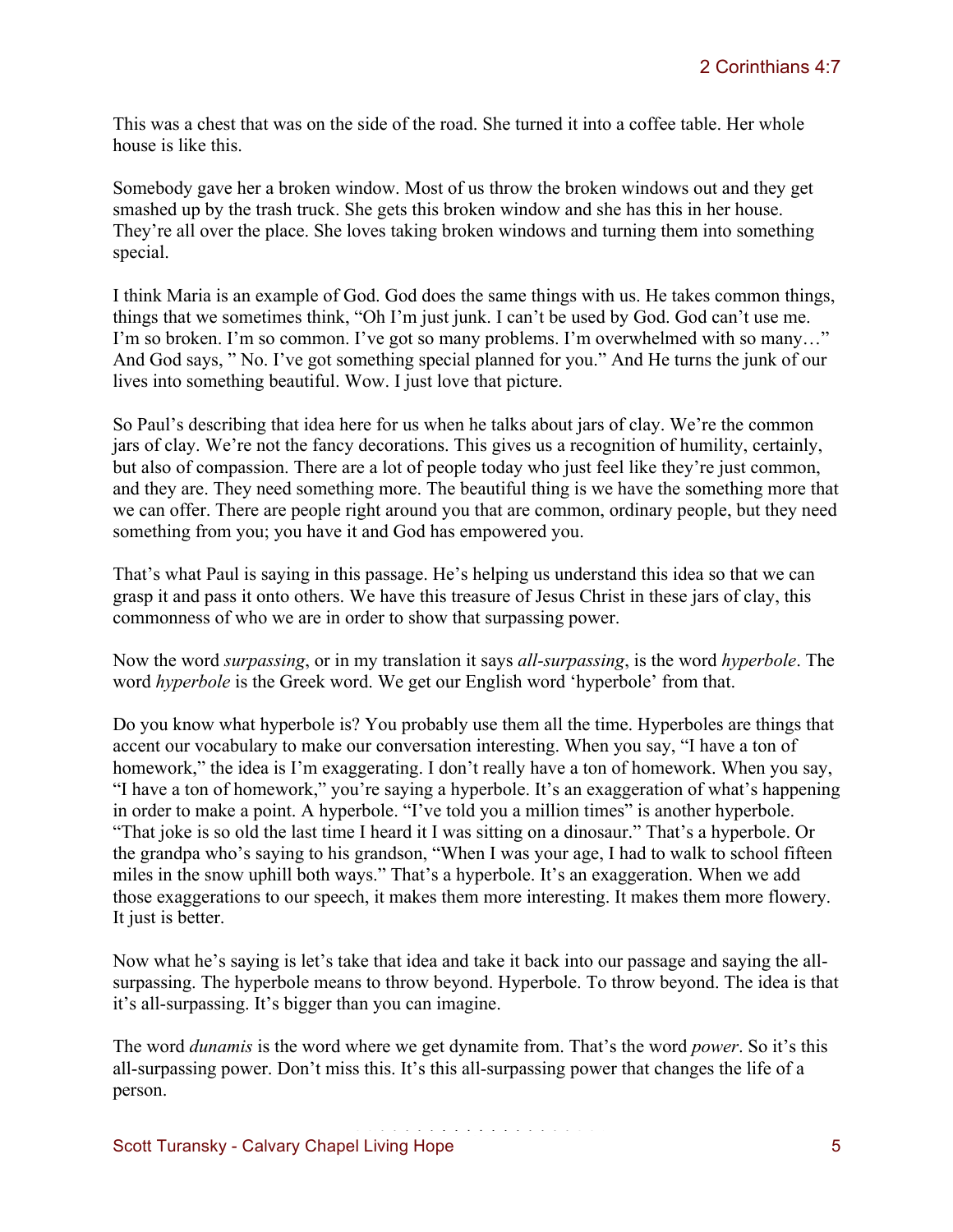We like to listen to testimonies of what God has done in people's lives and I'm sure in 2018 we'll hear a lot of them. I love to take testimonies and allow you to hear the testimonies that people share because you get to hear about the power of God in their lives. But God changes people's lives in amazing ways. We have seen marriages come back together that seemed disastrous. We've seen people who are addicted who couldn't overcome that addiction, but by the power of God, they were able to come clean. They stand up and say that it's only by God's grace that I can stand here. Many of you have stories of the struggles that you faced in the past because of the pain that you've experienced in your life.

God's power changes people. This idea that it's God's power you have to realize that because the point being made here is that God has this treasure in jars of clay in order to show that this power comes from where? From God and not from us. Because we tend to say, "Oh I'm so great. God used me to help this person. I prayed for them and they got healed and look at that. I did amazing things." He's saying here the power belongs to God and not to us. I'm just so impressed by this. God's power is at work around us every day. Often what we're doing is just sharing with people connecting points. You can connect to God's power in this way.

Next month I'm going to train another batch of coaches for the National Center for Biblical Parenting. In our coaching program we use biblical truths. We've laid out a systematic way of using biblical truth to help parents work with their children. It's really shockingly amazing what happens in the lives of family. Parents regularly say, "This is a miracle that took place in my home." Now that's not because we at the National Center for Biblical Parenting did something amazing. It's because what we did is we laid out God's principles and said, "Here, let me show you how to apply this one to your life. Now let's take this one and apply it to your life." When these parents start applying these principles to their lives, amazing things happen. The allsurpassing power of God takes place.

So when I start these coaches, I say to them, "Amazing things are going to happen." Some of these coaches come on board – "I don't know if I can do this." I feel like saying, "You can't. But just start working in this and start watching God work." Other coaches just feel really confident. They go in there and amazing things happen, as we expect they will do in the lives of a family, and they start feeling like they did something. But then there's those times that we get into a family that's just so complicated with all kinds of challenges and kids yelling at parents and parents yelling at kids. It's not even the parents that are raising them. It's the grandparents raising them, or they're in a foster home or something, and it's just so complicated what's going on. A coach will call me and say, "I don't know if I can do this." I'll say, "Just take the principles and start allowing God to work. God's power is at work in our world today. Let it happen. Let it work." They'll start working in families and amazing things start to happen in the lives of those children. It's just amazing what God can do in the lives of people who obey His word.

This power is something we need. This all-surpassing power is not just something you need occasionally. I'm telling you, we need it every day in our lives. We need to get through the situations that we're facing right now.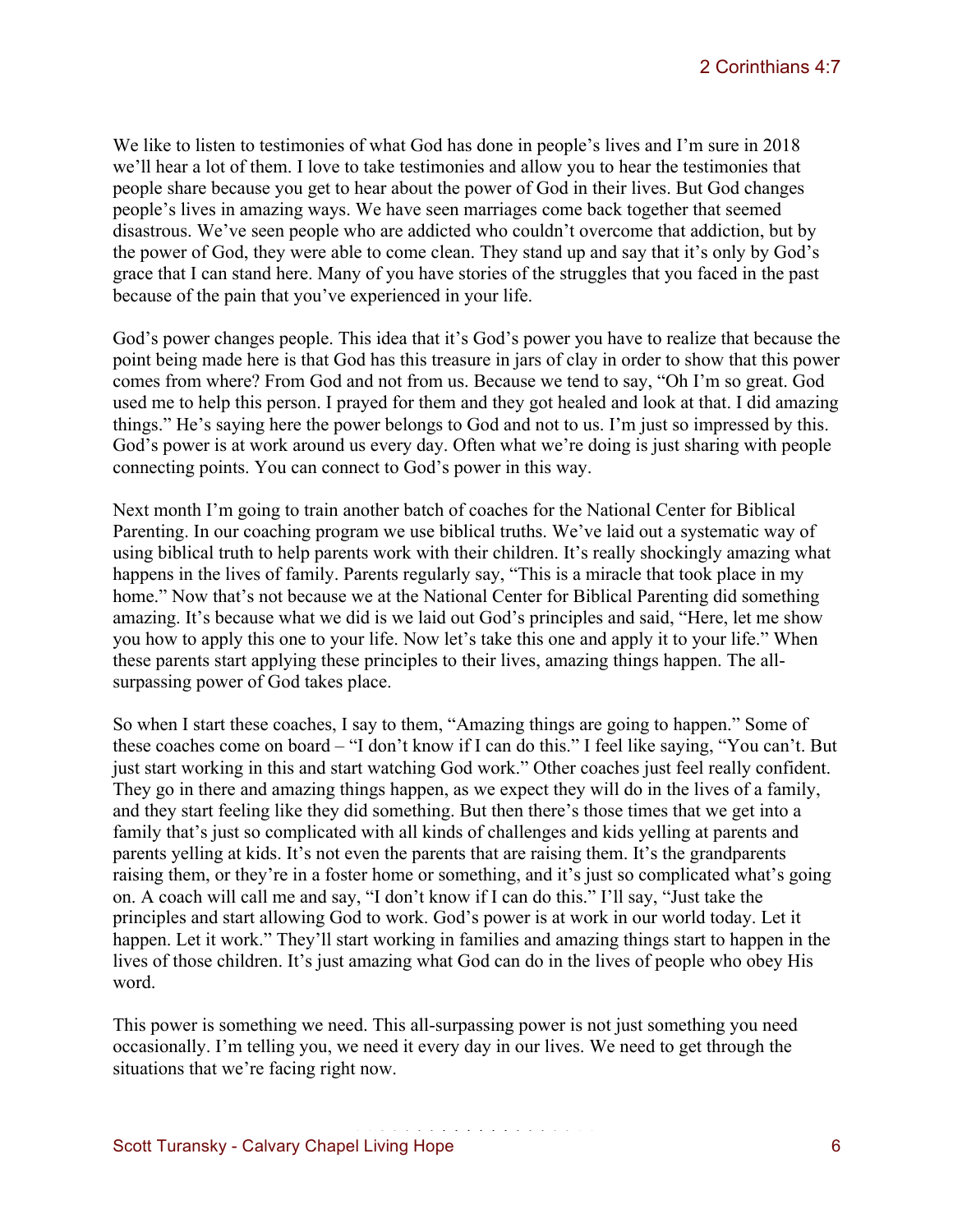In February we're going to do a Financial Peace University program. I encourage you to get involved in it. You're learning about the biblical principles of finance. It will revolutionize your life. It's a video-led program and Melissa is going to lead it. As she leads that, amazing things will happen in your life. It's not because of Melissa. She's trained, she's got some good ideas about finance, but that's not what's going to change your life. What's going to change your finances is taking the biblical principles and applying them to your life. It's the power of God built into His word that's available to us. We take that treasure and it's this all-surpassing power that God uses to change a person. God use us to change others through us. All-surpassing power. Hyperbole power. Great power of God. The all-surpassing power that belongs to God and not to us.

Dr. Harry A. Ironside says: "In order for a light to shine out of a vessel, it has to be broken." You can think of a clay pot. If it were used to be a lantern, it would have to have holes in it or it would have to be broken. One may know all about the way of life and never communicate light to others because that one has never been broken in the presence of God. There's something beautiful about being broken. If you're feeling today like you're broken, you've got to know this is a great opportunity for God to speak through your life.

I think about the times the brokenness or the idea of being broken is used in the scriptures. When Jesus broke the bread it multiplied greatly and fed five thousand people. Sometimes in your brokenness you'll be able to far exceed your influence on people than you would if you were whole.

The alabaster jar that Mary brought in and broke in the presence of Jesus created this beautiful aroma that spread through the whole room. As you might imagine the beautiful smell. When we're broken and allow God to work through us then there's this beautiful aroma that spreads and just blesses so many people.

Next week we'll celebrate communion. When we do, it says that this body that Christ had was broken for us. In the midst of that brokenness we have the victory in Jesus Christ. I know that some people are broken today with challenges in their lives. The brokenness is an asset because it's an opportunity for the all-surpassing power of God to flow into the jar of clay.

In the Old Testament there's a story about Gideon who had 300 men go and attack this vast army. They had these clay jars. Inside the clay jar was a light, a flame. When at a certain time all of them were around the hillsides and they all broke their jars together and the light shined and it scared the army so bad that they were easily be able to come in with just 300 men and conquer that army. A small group of 300 to conquer this huge army that was there.

I'm telling you, the power of God is like that. When you have the power of God accessed in your life, then you move beyond the ordinary of being the clay jar to being this clay jar that's broken, but empowered by the light of Christ. This all-surpassing power is revealed because of the treasure. Not because of you. So you can go through all the self-help materials that you want, you can watch all kinds of videos about how to be a better person, but what we really need is we need to embrace the power of God in our lives. What that does is it gives us something that other people need.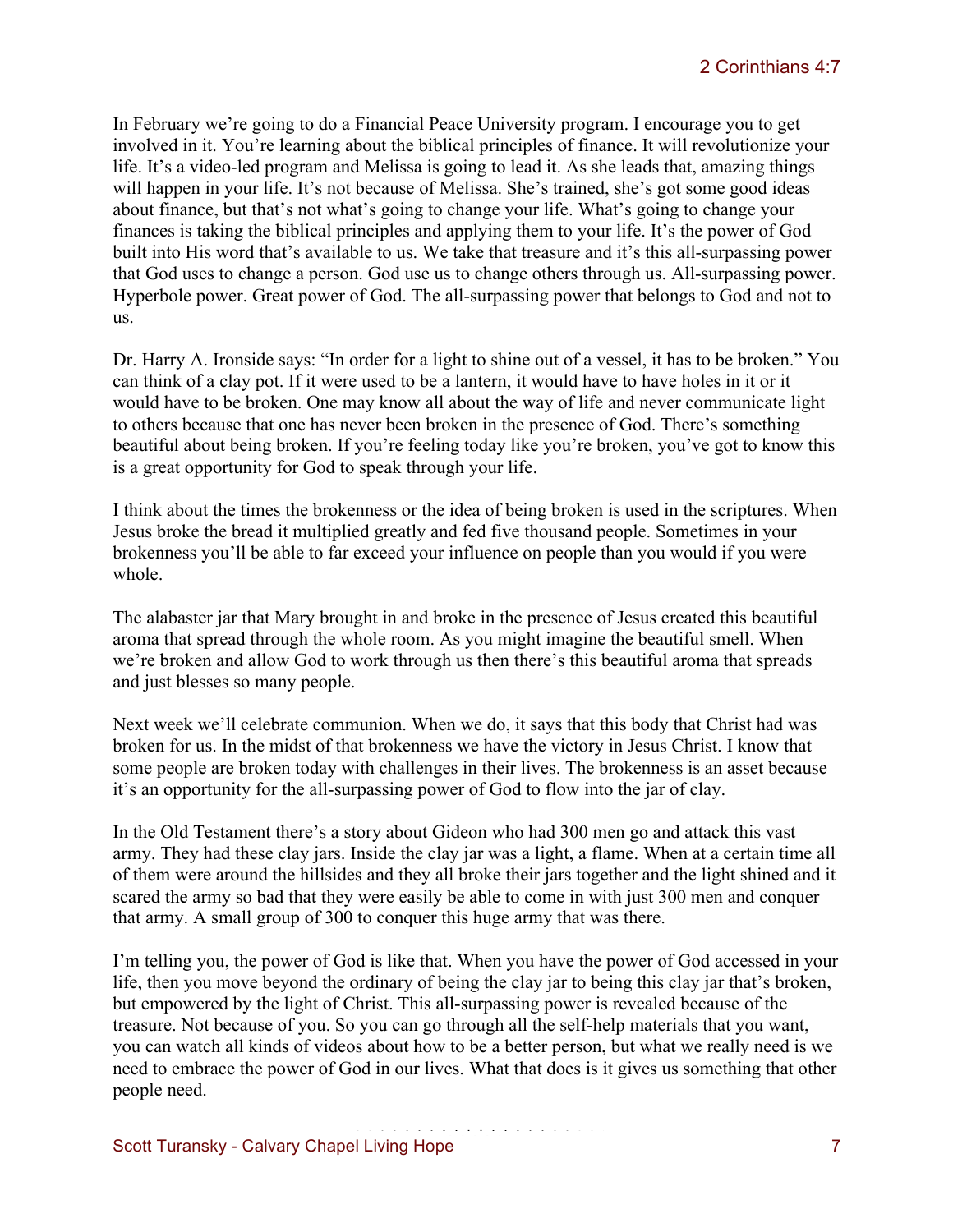So I would suggest I need it, you need it, other people need it. I want to ask this question: How are going to give it to them? How are we going to share this message with others?

I'm going to share with you four practical ways because what we like to do here at Calvary Chapel is we're going through the scriptures and asking this question: How can we take Jesus home? So what? So we've got all this stuff. How does it apply to me? How can I use it? I'm going to share with you four ideas that I hope you'll write down or jot down or take a picture of it when we're done here and apply these in your life because if you do then this is how you get this power at work in your life.

Number one: Listen to the Lord. If you listen to the Lord He will speak to you and guide you. See, I don't think we listen to the Lord enough. I think in our prayer time we talk to Him a lot. But if we would just be quiet sometimes and listen to Him, He wants to speak to us. So if you're getting up in the morning, you're saying, "Lord, speak to me." He will do that. He will guide you. He will say, "That person needs a little care. That person needs a little help. That person needs someone to come alongside and do something for them." When you listen to the Lord then the power of God is revealed in you and then you can do something about it. You can share it with someone. You can help that person. You can reach out and do something in someone else's life that's really needed. Listening to the Lord is so important because when you listen, God speaks.

Another thing that you can do is to work where God is working. This was the secret to Jesus' success. We're told in the gospel of John that Jesus says, "I don't do anything by myself. I do what the Father is doing. I work where the Father is working." We can do the same things. When you see someone who's hurting over there and you say, "Wow, God must be doing something in that person's life," and you go over there and help them and encourage them, you're working where the Father is working.

I tend to think that sometimes when we see someone tell us a story about something that's going on in their life, instead of working where the Father is working, we want to work where we're working. "Well that reminds me a story…" and we run off somewhere else instead of caring for the person who has just shared part of their heart with us. Whenever a person shares a part of their heart with you, it's an opportunity to see God at work and to allow God to work through you to affirm what God is doing or to encourage that person. See, I think we can live above the ordinary and move to the extraordinary because of the power of Christ in us. Because we have this power of Christ in us, we see what's going on. We're listening to the Lord. We're working where the Holy Spirit is working or where the Father is working and good things happen.

The third I would suggest is we want to realize that the power of God is at work all around us. We just need to let it happen. We don't have to create it. It's not our job to save people. God saves people. It's our job just to share the message of the gospel with people so that they know it. It's our job to do those things that bless people. Sometimes it means listening to someone. Sometimes it means just letting it go. Those are great words – let it go. It could sure help us a lot if we just let it go. The things that bother us get us all strung out and unhappy and frustrated and so on. If we'd just let it go then we can go forward. The power of God helps you do that.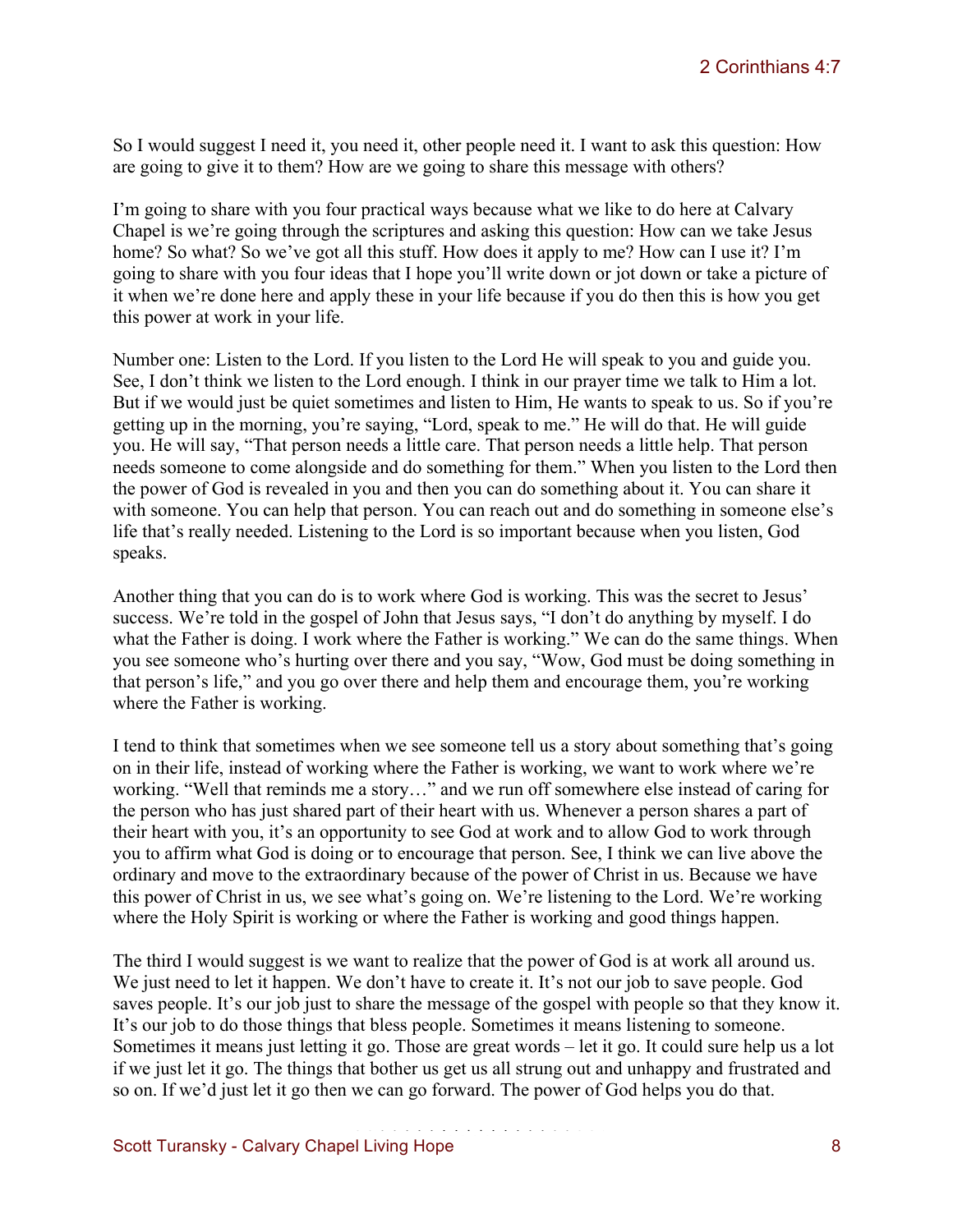That power that God has is like a treasure hidden in a jar of clay and we're the jar of clay. It's this superpower that exists in the midst of that that we get to experience. It's there. It's all around us. So you don't have to create it. Just realize it's out there and then as we're interacting with other people then we're able to share it, encourage people, or use it to bless other people.

I would suggest fourthly to care about other people. Have the Father's heart. The Father wants to care for people as a loving, heavenly Father. We want to have that same kind of a heart with people to care about them, to go the extra mile to do things that are helpful.

I like this idea of superheroes, so as I was kind of forming this in my mind, to be a superhero we can do that by listening to God, by taking initiative to work when the opportunity comes, and revealing His power in a way that reveals the Father's heart. But it's not your power, according to 2 Corinthians 4. It's God's power. When we get these ideas going here, it can really do some amazing things inside of us.

God can change us. He can help us to be the person He wants us to be, and He does that through the superpower that's available to every one of us. But we have this treasure (Christ) in jars of clay (that's us) to show, to reveal that surpassing power that comes out of us really comes from God and not from us.

That is a powerful verse of scripture to be followed by some other great verses. The next one is really powerful too and that's what we're going to zero in on next week. Because in the midst of trying to do this, you find yourself discouraged – "I can't do this, I'm overwhelmed." The word 'overwhelmed' is what the next verse is all about. That's what we're going to talk about next week. Because we all get there at times. We all feel stressed.

So next week's sermon is only for those who are stressed out. If you're not stressed out, you don't need to come. But you might want to come just to gather the data and the information because you might get stressed out some time in your life. We're going to learn more about what that looks like as we come to God's word in our verse next week.

I trust that God is speaking to you today. I want to encourage you, don't live the ordinary life. Make a difference. I want to make a difference in this world. You can make a difference. I can make a difference. That difference is often in the ordinary things right around us, where we're touching people here, touching people there. God wants to do amazing things. He uses jars of clay, like you and me, to do amazing things.

Let's stand together.

[PRAYER] So heavenly Father, we ask that you would empower us this week to see more than we currently see. Give us eyes to see that you're at work. Give us eyes to recognize the power that you have. Lord, I pray for the young people that are here. That you'd use these young people in ways that would bless those parents, that they'll bless those students around them. They'll see themselves as assets because of what you're doing in their hearts and you're building that inside of them. I know that there's other people here who are just overwhelmed with their own lives